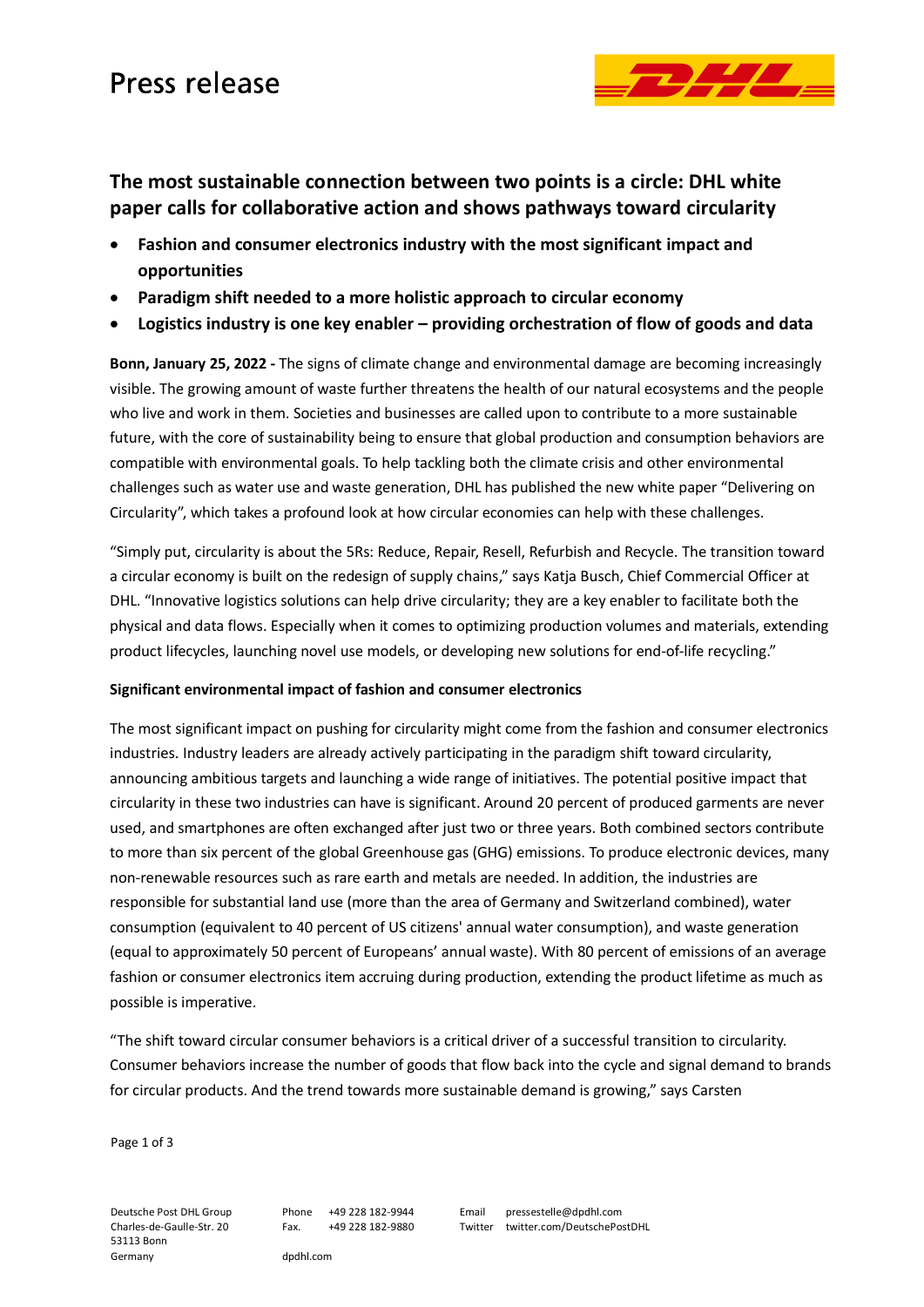# Press release



Lützenkirchen, Senior Vice President at DHL Customer Solutions & Innovation. "Novel circular business models not only diversify product and service portfolios but have a positive effect on customer engagement. It is a classical win-win situation in which sustainability drives growth and innovation."

### **Circularity holds immense potential for net-zero and the environment**

"The circular economy aims to reimagine the way that goods produced, sold, and used today are recycled into the raw materials of tomorrow. To realize the full potential of the concept and institutionalize the model, we need innovative solutions and technologies," adds Katja Busch. "Of course, it is more complex to set up supply chains for on-demand production or recycling cycles and to manage the massive data flow, but in order to jointly achieve our ambitious environmental targets, it needs to be addressed. We at DHL are looking forward to partnering with circularity's stakeholders by serving as an enabler for the new physical and data flows within the supply loop."

Along the product's value chain, DHL identified three core enablers and ten building blocks that allow for a successful transition from supply chains to supply loops. These range from innovative materials and design to on-demand production, smart product returns, reusable packaging, new use concepts, and asset collection and recycling. Above all, circular consumer behavior must be incentivized. Additionally, supply chains must be redesigned, and visibility and orchestration enabled to make circularity feasible. A concerted effort among all players can make the transition toward circularity successful and rewarding. In terms of emission savings, circularity seems to be a comparably convenient and impactful way to reduce emissions. Achieving 50 percent circularity saves as many GHG emissions as if all streaming users worldwide stopped watching video content for five years.

#### **Collective stakeholder action is needed**

If all stakeholders take on their responsibilities and accelerate a mutually reinforcing loop, circularity can become a reality. While the successful transition toward circularity is undoubtedly a shared responsibility and effort, logistics players are the natural backbone. Circularity changes the way materials and products move – from a straight line to a regenerative circle – and efficiently managing the flow of goods is what logistics is all about.

**– End –**

#### **Note to editors:**

Please visit [www.dhl.com/delivering-circularity](https://www.dhl.com/delivering-circularity) to download the complete white paper.

#### **Media Contact:**

Deutsche Post DHL Group Media Relations